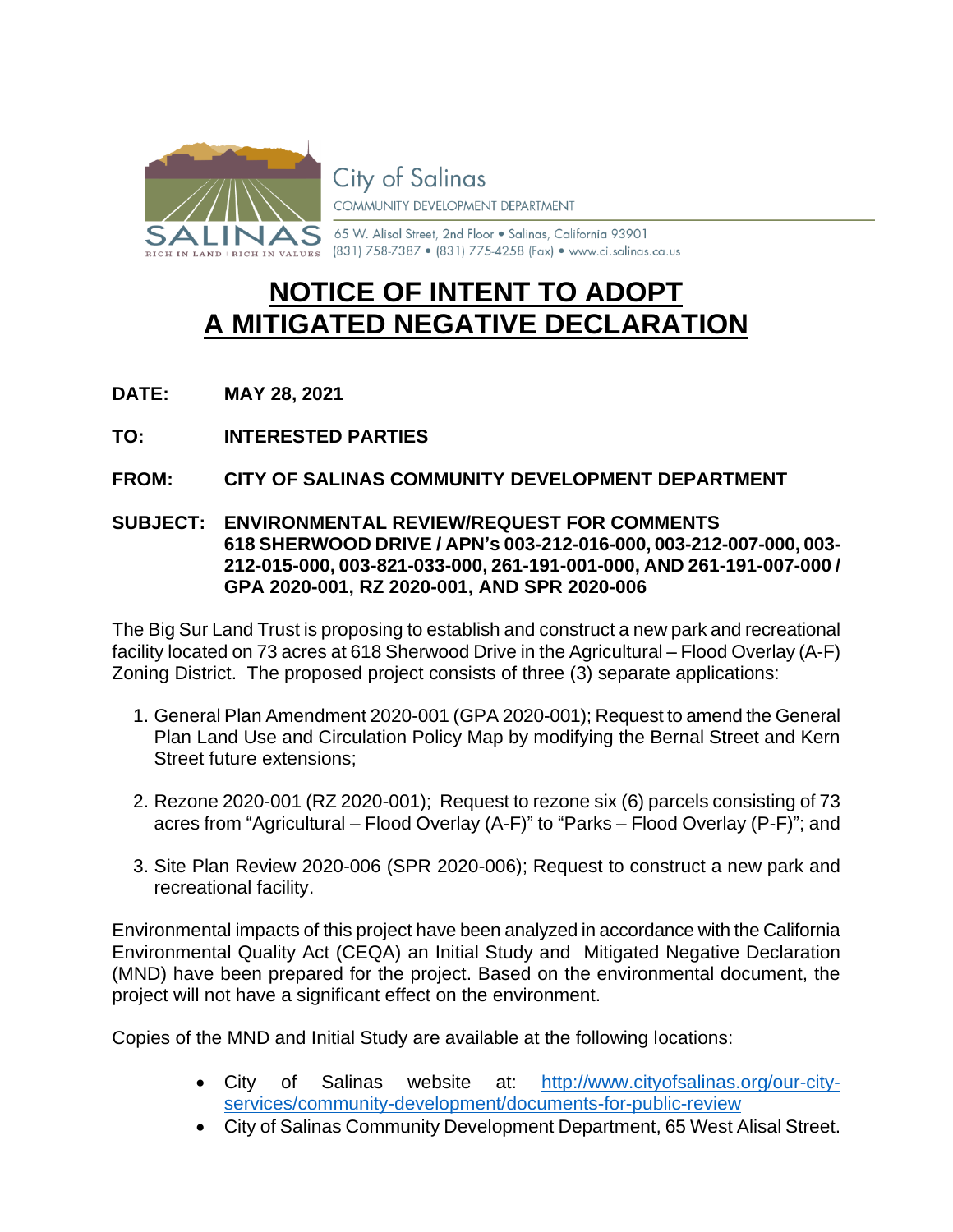#### **ENVIRONMENTAL REVIEW/REQUEST FOR COMMENTS**

**618 Sherwood Drive / APN 003-212-016-000, 003-212-007-000, 003-212-015-000, 003-821-033- 000, 261-191-001-000, and 261-191-007-000 / GPA 2020-001, RZ 2020-001, and SPR 2020-006 Page 2 of 3**

> If you have any questions or would like to review the hard copy documents, please contact the project planner, **Thomas Wiles**, at (831) 758-7206 or at "currplanwebmail@ci.salinas.ca.us".

Written comments on the environmental document will be received from **May 28, 2021** through **June 28, 2021**. Comments should be sent to Thomas Wiles at the address listed below or electronically to "thomaswi@ci.salinas.ca.us". Comments can also be presented on the day of the Planning Commission meeting to be held on **July 7, 2021 at 3:30 p.m**. to the Planning Commission Secretary a[t PublicCommentCD-P@ci.salinas.ca.us.](mailto:PublicCommentCD-P@ci.salinas.ca.us) If you wish to make a comment, please submit your comment via email by 1:30 P.M. on the day of the Planning Commission meeting to the above referenced e-mail address. The Planning Commission Secretary will read all email comments, provided that the reading shall not exceed two (2) minutes. The email comments submitted shall become part of the record. If you are watching the live stream and wish to make either a general public comment or to comment on a specific agenda item as it is being heard, please join the Zoom webinar at <https://zoom.us/j/97531137025> Webinar ID is 97531137025 or join by telephone at 1-669-900-6833, Webinar ID 97531137025.

**For Responding Agency Use**: An Initial Study and draft MND are attached for your review. The space below may be used to indicate that your agency has no comments, or to state brief comments.

\_\_\_\_\_\_\_\_\_\_\_\_\_\_\_\_\_\_\_\_\_\_\_\_\_\_\_\_\_\_\_\_\_\_\_\_\_\_\_\_\_\_\_\_\_\_\_\_\_\_\_\_\_\_\_\_\_\_\_\_\_\_\_\_\_\_\_\_\_\_\_\_ \_\_\_\_\_\_\_\_\_\_\_\_\_\_\_\_\_\_\_\_\_\_\_\_\_\_\_\_\_\_\_\_\_\_\_\_\_\_\_\_\_\_\_\_\_\_\_\_\_\_\_\_\_\_\_\_\_\_\_\_\_\_\_\_\_\_\_\_\_\_\_

No Comments provided

Comments noted below

Comments provided in separate letter

COMMENTS

| Return to: | <b>Thomas Wiles, Senior Planner</b><br>City of Salinas<br><b>Community Development Department</b><br><b>65 West Alisal Street</b><br>Salinas, CA 93901 |  |
|------------|--------------------------------------------------------------------------------------------------------------------------------------------------------|--|
| From:      | Agency Name:<br><b>Contact Person:</b><br><b>Phone Number:</b>                                                                                         |  |

**DISTRIBUTION**